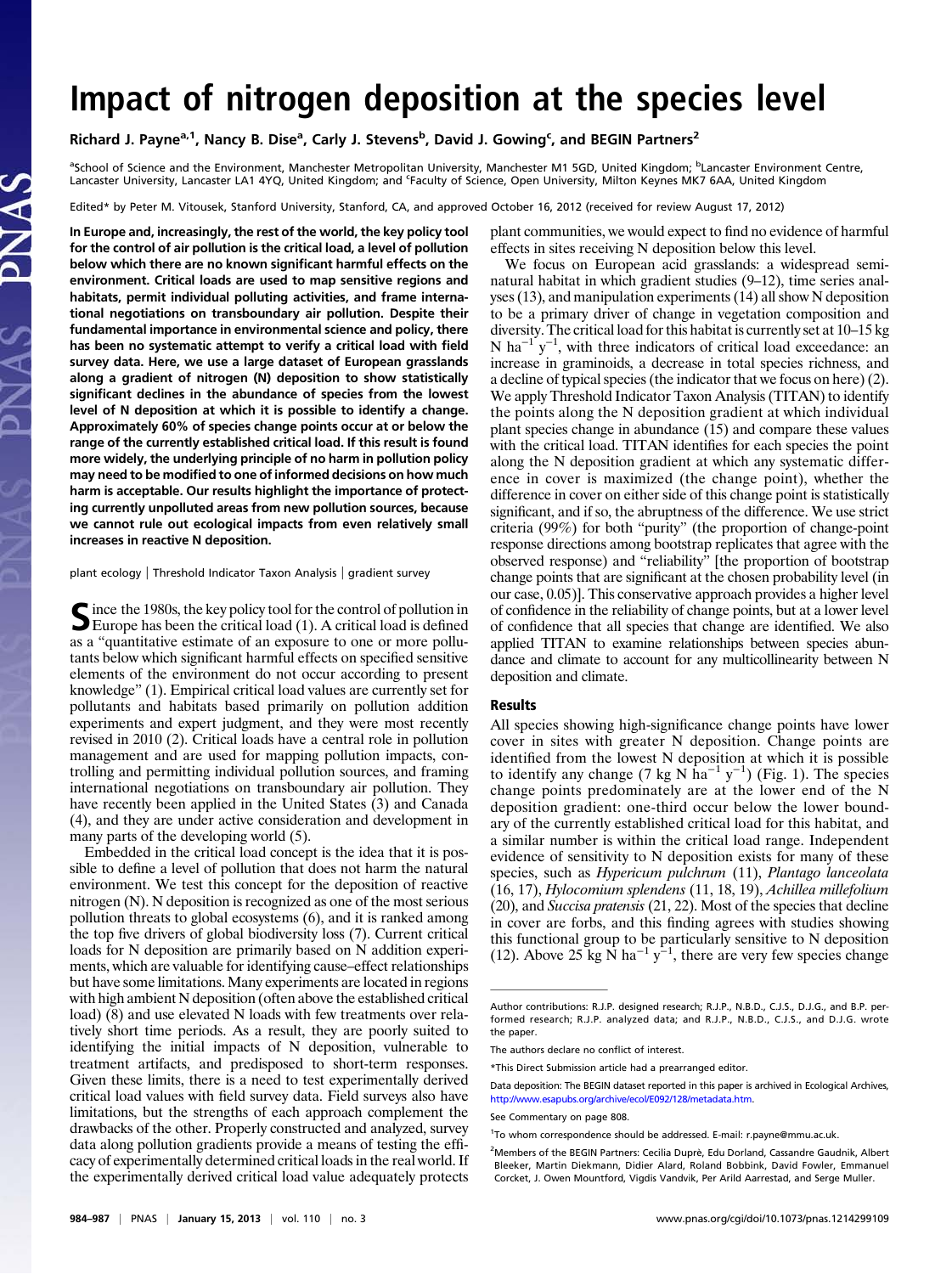

Fig. 1. Species change points (purity > 99%, P < 0.05 in >99% bootstraps) showing 5% and 95% bootstrap percentiles; symbols are sized in proportion to z score. \*Species that also show a change point at the equivalent position on the precipitation gradient.

points, suggesting that sensitive species have already been impacted and that changes in remaining species are comparatively minor. Change points strongly converge at an N deposition of 14.2 kg N ha<sup>-1</sup>  $\bar{y}^{-1}$  (Fig. 2), indicating a community-level ecological threshold (15). These results suggest that the impacts of N deposition on sensitive species typical of acid grasslands begin at very low deposition levels and are highly nonlinear, with most change occurring below the upper limit of the critical load.

Our key results showing individual species change points below the current critical load and a community-level threshold around 14.2 kg N ha<sup>-1</sup> y<sup>-1</sup> seem quite robust. Excluding all species showing significant change points at corresponding positions on the precipitation gradient, all data from any one sampling region, taxa with more than 75% of occurrences in a sampling region, or the most extreme three instead of five of the candidate change points (shifting the minimum deposition to 6 kg N ha<sup>-1</sup> y<sup>-1</sup>) dis-<br>places the community threshold by no more than 1.5 kg N ha<sup>-1</sup> y<sup>-1</sup>, and in all cases, species respond from the lowest levels of N deposition detectable. We, therefore, have confidence in the general robustness of our results to potential confounding factors such as regional biogeography and climate. Relaxing our criteria for purity and reliability to 95% instead of 99% identifies almost twice as many species, but does not alter the proportion of approximately 60% of species change points occurring at or below the range of the critical load.

## Discussion

Based on this detailed analysis of a large targeted survey, we cannot confirm the existence of a level of N pollution at which impacts on plants are not detectable. Individual species decline in abundance from the lowest level of N deposition at which any change could be identified by our analysis  $(6-7 \text{ kg N} \text{ ha}^{-1} \text{ y}^{-1})$ . We are not aware of any long-term acid grassland field experiment with a total treatment (including ambient) of less than 10 kg

N ha<sup>-1</sup> y<sup>-1</sup>. Because gradient studies cannot identify a deposition level at which there is no decline of typical species, and N addition experiments have limited ability to identify impacts at low levels of pollution or at a fine scale, we conclude that a true critical load for acid grasslands, if it exists, is too low to detect with existing data and methods. However, we do find a convergence of many species change points at an N deposition of 14.2 kg N ha<sup>-1</sup> y<sup>-1</sup> (Fig. 2), indicating a community-level ecological threshold (15). This threshold coincides with the upper boundary of the critical load, suggesting that, rather than the onset of change, the experimentally observed changes on which the critical load is based represent the point at which the community shifts to a more pollution-tolerant assemblage (23).

Our analysis identifies many more changes in the community below the critical load than above it. Thus, a long-term incremental increase in N deposition would have a greater impact in a site with a current loading of 10 kg N ha<sup>-1</sup> y<sup>-1</sup> than a site with a current loading of 30 kg N ha<sup>-1</sup> y<sup>-1</sup>. This finding highlights the importance of protecting currently unpolluted areas from new pollution sources: we cannot rule out ecological impacts from even relatively small increases in reactive N deposition in these areas. It also suggests that less overall ecological damage may result from new sources of reactive N in current high-N deposition regions, where a shift to a more pollution-tolerant community may have already occurred, rather than regions that currently receive low levels of pollution and are sensitive to even small increases in N deposition. Effective pollution control policy should focus on avoiding all new pollution sources in currently unpolluted regions.

Critical loads have been highly successful in reversing the acidification of European ecosystems, and we support the continuation and expansion of effects-based pollution policy. In addition, one practical application of critical loads is to rank the relative sensitivity of different habitats for making decisions on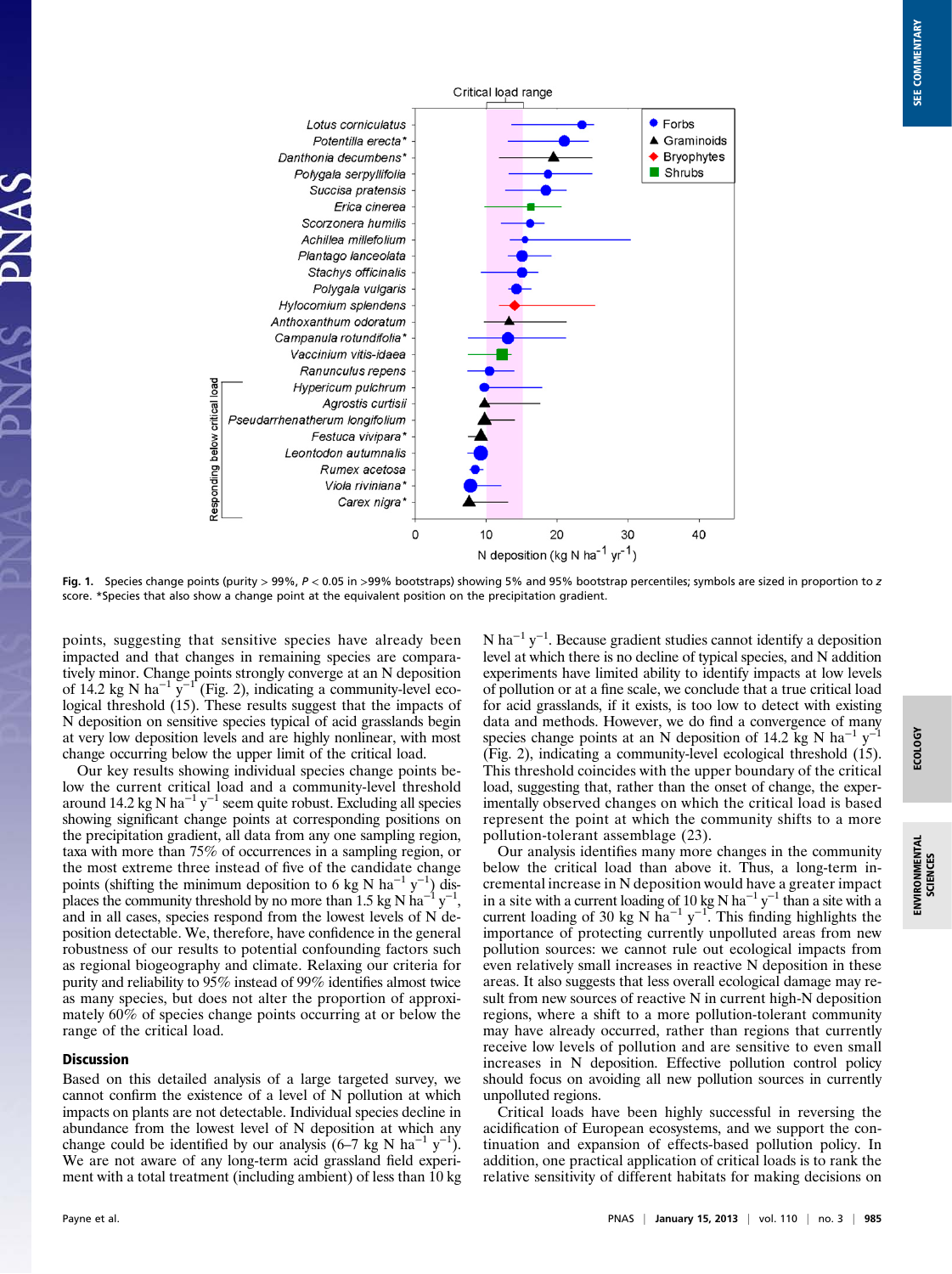

Fig. 2. Community change for species reduced in abundance [sum (z−)] showing critical load, inferred community threshold (dotted line at 14.2 kg N ha<sup>-1</sup> y<sup>-1</sup>), and 5–95% bootstrap percentile range.

which may be most affected by new emissions sources. Our results do not challenge the value of critical loads for identifying pollution levels associated with undesirable biogeochemical change (such as leaching of reactive N to downstream ecosystems) or assessing relative harm to ecological communities. However, by introducing a quantitative way of evaluating individual species change, our study suggests that, for this community, the only way to have no harm is to have no pollution. If the results from this study are found more widely, the central no-harm concept of critical loads may have to be replaced with a sliding scale of harm, in which informed decisions must be made on which elements in an environment should be protected and which elements may have to be compromised.

- 1. Nilsson J, Grennfelt P (1988) Critical Loads for Sulphur and Nitrogen (UNECE/Nordic Council of Ministers, Skokloster, Sweden).
- 2. UNECE (2010) Empirical Critical Loads and Dose–Response Relationships (UNECE, Geneva).
- 3. Burns D, Blett T, Haeuber R, Pardo L (2008) Critical loads as a policy tool for protecting ecosystems from the effects of air pollutants. Front Ecol Environ 6(3):156–159.
- 4. Liu X, et al. (2011) Nitrogen deposition and its ecological impact in China: An overview. Environ Pollut 159(10):2251–2264.
- 5. Ouimet R, Arp P, Watmough S, Aherne J, DeMerchant I (2006) Determination and mapping critical loads of acidity and exceedances for upland forest soils in eastern Canada. Water Air Soil Pollut 172(1-4):57–66.
- 6. Phoenix G, et al. (2006) Atmospheric nitrogen deposition in world biodiversity hotspots: The need for a greater global perspective in assessing N deposition impacts. Glob Change Biol 12(3):470–476.
- 7. Sala O, et al. (2000) Global biodiversity scenarios for the year 2100. Science 287(5459): 1770–1774.
- 8. RoTAP (2012) Review of Transboundary Air Pollution: Acidification, Eutrophication, Ground Level Ozone and Heavy Metals in the UK (Centre for Ecology and Hydrology, Edinburgh).
- 9. Stevens C, et al. (2010) Nitrogen deposition threatens species richness of grasslands across Europe. Environ Pollut 158(9):2940–2945.
- 10. Stevens C, et al. (2010) Changes in species composition of European acid grasslands observed along a gradient of nitrogen. J Veg Sci 22(2):207–215.

## Methods

One hundred fifty-three unimproved and undisturbed acid grasslands (Violion caninae association) were surveyed across the Atlantic fringe of northwest Europe (United Kingdom, Ireland, France, Belgium, The Netherlands, Germany, Norway, Sweden, and Denmark), with cover of all species estimated in five  $2 \times 2$ -m quadrats (9, 10). In total, 155 species were identified from sites that fulfilled our criteria: a typical 2  $\times$  2-m quadrat contained 15–25 species in the less-polluted sites and 7–12 species in the more-polluted sites (9). For each site, estimates of N deposition were produced using the EMEP (European Monitoring and Evaluation Programme)-based IDEM (Integrated Deposition Model) model or appropriate national models (9, 10). The N deposition range is 2.4–43.4 kg N ha<sup>-1</sup> y<sup>-1</sup> (mean = 18.6 kg N ha<sup>-1</sup> y<sup>-1</sup>); most of this gradient is evenly sampled, with the exception of a gap between 2.4 and 5.1 kg N ha<sup>-1</sup> y<sup>-1</sup>.

Underlying the TITAN approach is the Indicator Value (IndVal) (24) method for the identification of taxa that typify groups of an a priori sample classification. A taxon with a high IndVal score will have a high concentration of abundances and high fidelity to a single group. A taxon with a maximal IndVal score of 100% would be found in all samples of a group and only in that group. In TITAN, IndVal scores are calculated for all species for all possible change points along the environmental gradient, with permutation tests to assess the uncertainty in these scores. Permuted IndVal scores are standardized as  $z$  scores and summed for positive [sum( $z$ +)] and negative [sum(z−)] responses for each possible change point. Sum(z) peaks highlight values of the environmental variable around which many taxa exhibit strong directional changes in abundance representing community thresholds. Uncertainty is assessed by bootstrapping; quantiles of the bootstrapped maxima provide a guide to the abruptness of the response (15). Change points will be identified with both abrupt (threshold-like) and more gradual species responses, but the latter will have broader confidence intervals. For each species, TITAN also returns measures of purity (proportion of bootstrap replicates matching group assignment in the original data) and reliability (proportion of bootstrap replicates with maximum IndVal reaching a specified P value). TITAN has been shown to be effective at identifying known species and community thresholds in real and simulated data (15).

We applied TITAN to the mean Domin (25) score of the five quadrats for each species. TITAN was implemented in R (26) with 250 IndVal permutations and 500 bootstrap replicates. We excluded both rare species found in five or fewer sites and the five lowest and five highest candidate change points, because the partitioned sample size is considered too small to confidently identify differences (15). Because N deposition is correlated with mean annual precipitation (but not temperature) across these sites, we also applied TITAN to precipitation data.

ACKNOWLEDGMENTS. Thanks to Mark Sutton, Gareth Phoenix, Jan Willem Erisman, Leon van den Berg, Wim de Vries, and Richard Bardgett for comments on previous versions of the manuscript. Research was funded by the United Kingdom Natural Environment Research Council through the European Union FP6 BiodivERsA (ERA-NET) project PEATBOG (Pollution, Precipitation and Temperature Impacts on Peatland Biodiversity and Biogeochemistry) and the European Science Foundation BEGIN (Biodiversity of European Grasslands: The Impact of Atmospheric Nitrogen Deposition) project as part of the EuroDIVERSITY Programme.

- 11. Maskell L, Smart S, Bullock J, Thompson K, Stevens C (2010) Nitrogen deposition causes widespread loss of species richness in British habitats. Glob Change Biol 16(2): 671–679.
- 12. Stevens C, Dise N, Gowing D, Mountford J (2006) Loss of forb diversity in relation to nitrogen deposition in the UK: Regional trends and potential controls. Glob Change Biol 12(10):1823–1833.
- 13. Duprè C, et al. (2010) Changes in species richness and composition in European acidic grasslands over the past 70 years: The contribution of cumulative atmospheric nitrogen deposition. Glob Change Biol 16(1):344–357.
- 14. Sutton M, et al. (2011) European Nitrogen Assessment (Cambridge Univ Press, Cambridge, United Kingdom).
- 15. Baker M, King R (2010) A new method for detecting and interpreting biodiversity and ecological community thresholds. Methods Ecol Evol 1(1):25–37.
- 16. Mountford J, Lakhani K, Kirkham F (1993) Experimental assessment of the effects of nitrogen addition under hay-cutting and aftermath grazing on the vegetation of meadows on a Somerset peat moor. J Appl Ecol 30(2):321–332.
- 17. Kirkham F, Mountford J, Wilkins R (1996) The effects of nitrogen, potassium and phosphorus addition on the vegetation of a Somerset peat moor under cutting management. J Appl Ecol 33(5):1013–1029.
- 18. Dirkse G, Martakis G (1992) Effects of fertilizer on bryophytes in Swedish experiments on forest fertilization. Biol Conserv 59(2-3):155–161.
- 19. Salemaa M, Mäkipää R, Oksanen J (2008) Differences in the growth response of three bryophyte species to nitrogen. Environ Pollut 152(1):82–91.